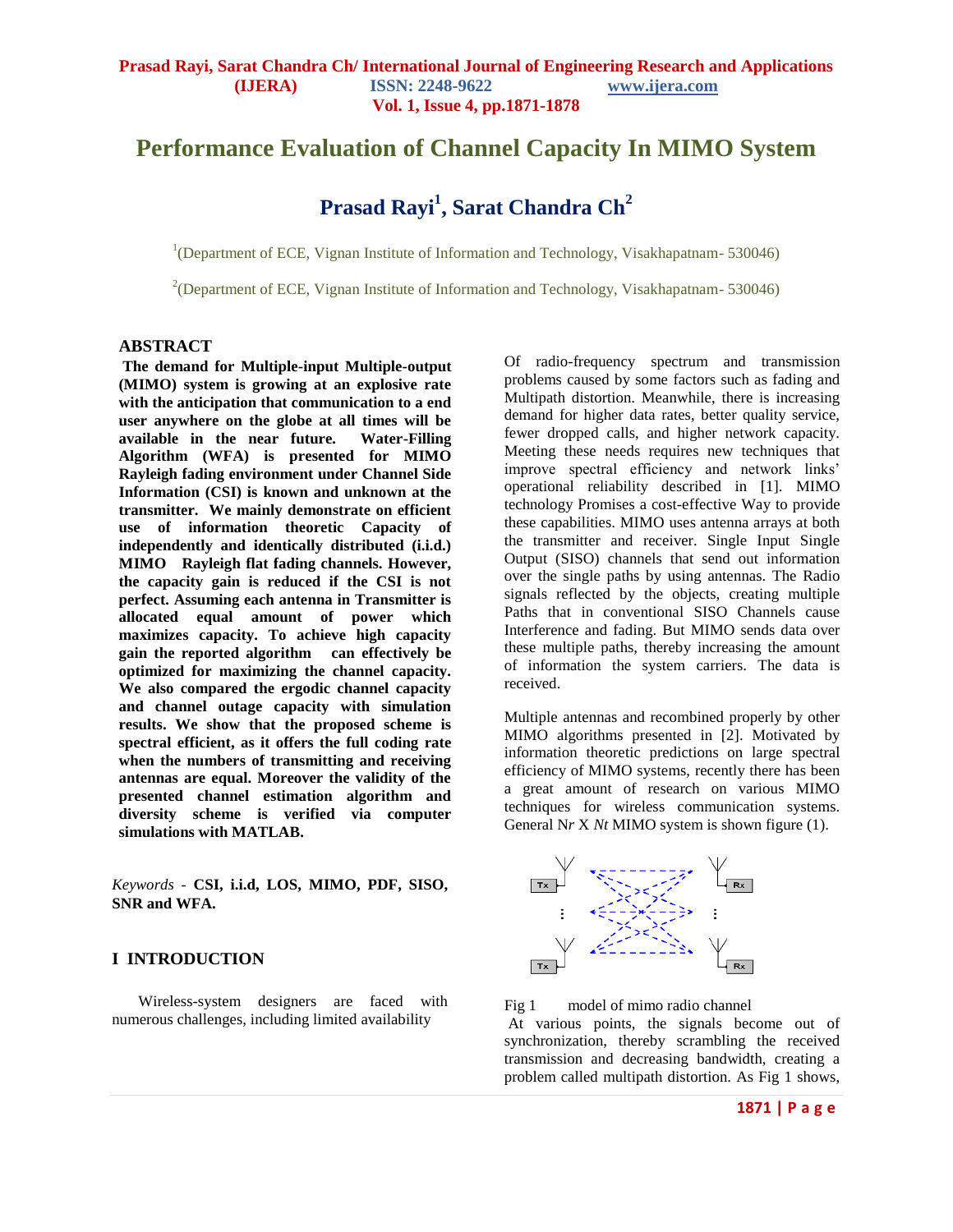MIMO takes advantage of this situation by sending a single transmission from two or more antennas to bounce along multiple paths to a receiver. In addition, this approach lets a system divide a single data set into parts that are sent over multiple paths in parallel. This lets the system handle the information faster than the approaches that send data over a single path reported in [3].

MIMO increases the chance that any given path will reach the destination, which improves link reliability. In addition, MIMO system allows direct improvement of capacity by simultaneous transmission of multiple data streams. It will show below that the information –theoretic capacity for a single link increases linearly with the number of antenna elements presented in [4]. This reduces error rates and improves communication quality reported in [5]. We show that the ergodic capacity and the exact channel outage probability can both be evaluated through numerical WFA.

#### **II. CHANNEL MODEL**

In this we examine fading models for the constructive and destructive addition of different multipath components introduced by the channel. While these multipath effects are captured in the raytracing models, in practice deterministic channel models are rarely available, and thus we must characterize multipath channels statistically and model the multipath channel by a random timevarying impulse response. We will develop a statistical characterization of this channel model and describe its important properties.

If a single pulse is transmitted over a multipath channel the received signal will appear as a pulse train, with each pulse in the train corresponding to the LOS component or a distinct multipath component associated with a distinct scatterer or cluster of scatterers. An important characteristic of a

Multipath channel is the time delay spread it causes to the received signal. This delay spread equals the time delay between the arrivals of the first received signal component (LOS or multipath) and the last received signal component associated with a single transmitted pulse. If the delay spread is small

compared to the inverse of the signal bandwidth, then there is little time spreading in the received signal. However, when the delay spread is relatively large, there is significant time spreading of the received signal which can lead

To substantial signal distortion. This is illustrated in [6]. In this section we briefly review the capacity formula of MIMO systems. Throughout this paper we assume independent and identically distributed (i.i.d.) Rayleigh flat-fading channel in rich scattering environments, and the channel is unknown at the transmitter and perfectly known at the receiver. Consider a point-to-point communication link and let the numbers of transmit and receive antennas be N*t*  and N*r,* respectively. We denote this MIMO communication link as (N*t*, N*r*). Then Nr X 1 is the received signal vector **y** can be determined as [7]

## $\Box$   $\Box$   $\Box$   $\Box$   $\Box$   $\Box$   $Hx+n$  (1)

Where **H** is N*r* X N*t* channel matrix with the entry hi, hj describing the channel gain between the *j*th transmit antenna and the *i*th receive antenna, **x** is Nt X 1 transmit signal vector with independent symbols and **n** is *r* \*1 Additive White Gaussian Noise (AWGN) vector. As the channel is unknown at the transmitter, equal power is allocated to each of the transmit antennas. Then the MIMO capacity in bits per second per Hertz (bps/Hz) is derived as

$$
C = \log_2 \det(I_r + \frac{\rho}{N_t * H \sqcup H^T})
$$
 (2)

Where det (i) denotes the determinant operation and ρ is the average SNR at each receive antenna. Specifically, the capacity is given in terms of the mutual information between the channel input vector **x** and output vector **y** as

$$
C = \max_{P(X)} I(X;Y) = \max_{P(X)} [H(Y) - H(Y/X)] \quad (3)
$$

For  $H(Y)$  and  $H(Y/X)$  the entropy in y and  $y/x$  as defined. The definition of entropy yields that for  $H(Y/X) = H(N)$ , the entropy in the noise. Since this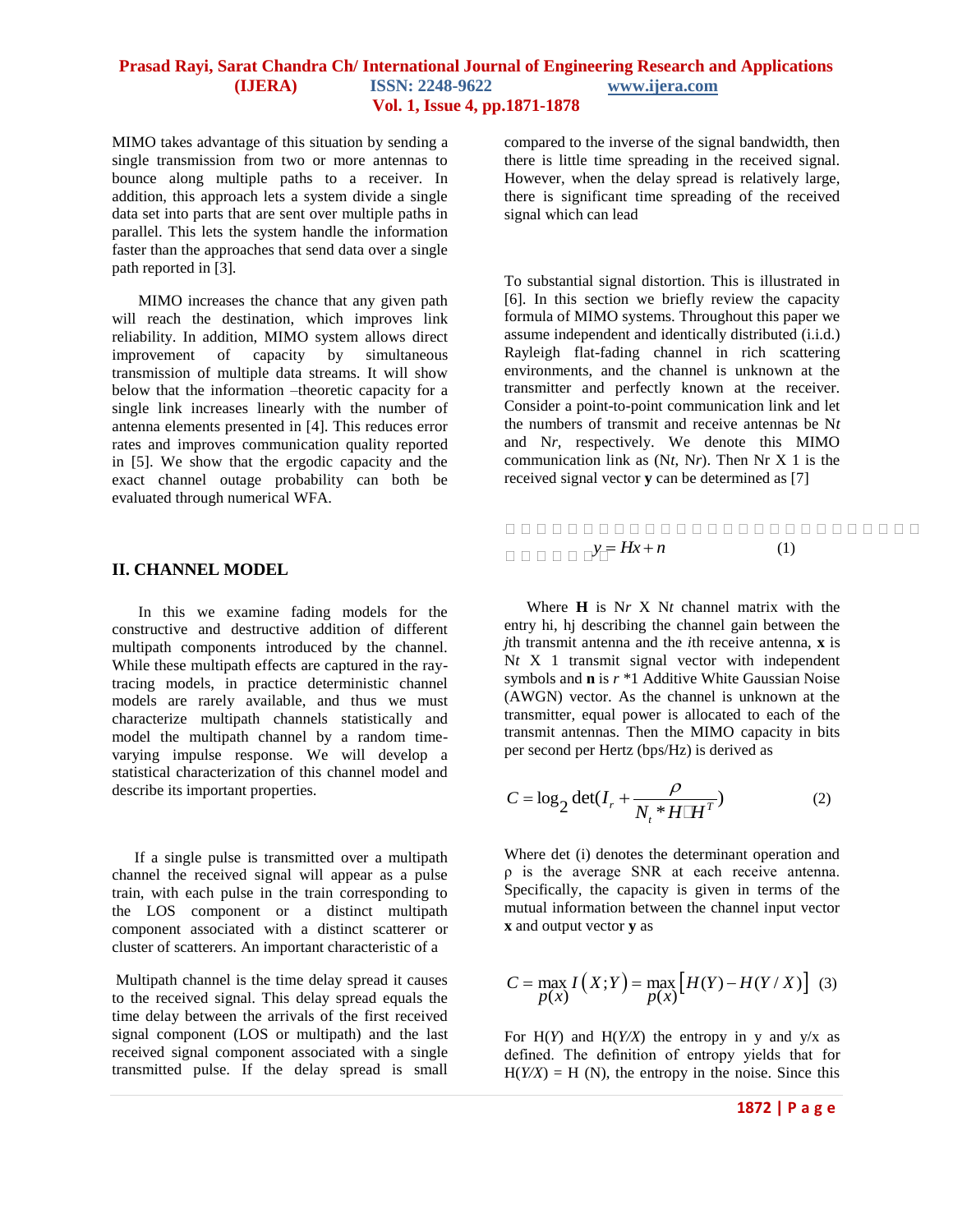noise n has fixed entropy independent of the channel input, maximizing mutual information is equivalent to maximizing the entropy in y. The Simplified mutual information is given as

$$
I(X;Y) = B \log_2 \det \left[ I_{M_r} + HR_X H^H \right]
$$
 (4)

This formula was derived for the mutual information of a multiantenna system, and also appeared in earlier works on MIMO systems and matrix models for ISI channels.



Fig 2 Separation of the received signal into intelligible and non-intelligible components, i.e. signal and noise**.**

Considering However, in non-stationary wireless environments, high complexity on multiple-inputmultiple-output (MIMO) channel tracking and large amounts of CSI feedback render such an approach impractical. In this by exploiting the wireless multipath channel structure characterized by the path delays and the path directions-of-departure/arrival, a new space-time transmit scheme which employs a structure-based water-filling algorithm is proposed.

## **III. New approach for MIMO capacity for Rayleigh Channel model with CSI at receiver**

In previous sections we have argued that knowing the channel can provide various performance boosts for MIMO systems and potentially enable applications

like perfect wireless secrecy illustrated in [8] to Answer such questions requires some sort of channel model. In a typical depiction, a MIMO channel is shown as a cloud in which something called

scattering Occurs. This scattering is usually summarized by a stochastic sequence of channel matrices Gi. A large amount of work has been devoted to characterizing this stochastic process in a variety of situations with the most prevalent being complex zero mean circularly symmetric (ZMSW) Gaussian channel gains with or without correlation between entries presented in [9]. The information theoretic capacity of MIMO channel with different assumptions described in [10] Owing to the previously discussed strong improvements possible when channel state is known, a large amount of work has also been devoted to estimating MIMO channel matrices reported in [11],[12]and references therein). In work roughly similar to the approach we will take, a "parametric" method described in[13] of modeling and estimation was used with specified number of rays along with separate delay and phase estimates since delay profiles vary much more slowly than phase for exactly the reasons reported in [14] macro based objects moves very slowly.

#### 3.1 Channel Known To Transmitter

We analyze the transmitter with Channel Side Information at Transmitter (CSIT) and Channel Side Information at Receiver) (CSIR) the transmitter optimizes its transmission strategy for each fading channel realization as in the case of a static channel. A short-term power constraint assumes that the power associated with each channel realization must be equal to the average power constraint *P*. In this case the ergodic capacity becomes

$$
C = E_H \left[ \max_{\rho_i : \sum_i \rho_i \le P} \sum_i B \log_2 \left( 1 + \frac{P_i \gamma_i}{P} \right) \right]
$$
\n(5)

A less restrictive constraint is a long-term power constraint, where we can use different powers for different channel Realizations subject to the average power constraint over all channel realizations.

#### 3.2 Channel Unknown at Transmitter

Consider now a time-varying channel with random matrix **H** known at the receiver but not at the transmitter. The transmitter assumes a ZMSW distribution for **H** can be seen in [15].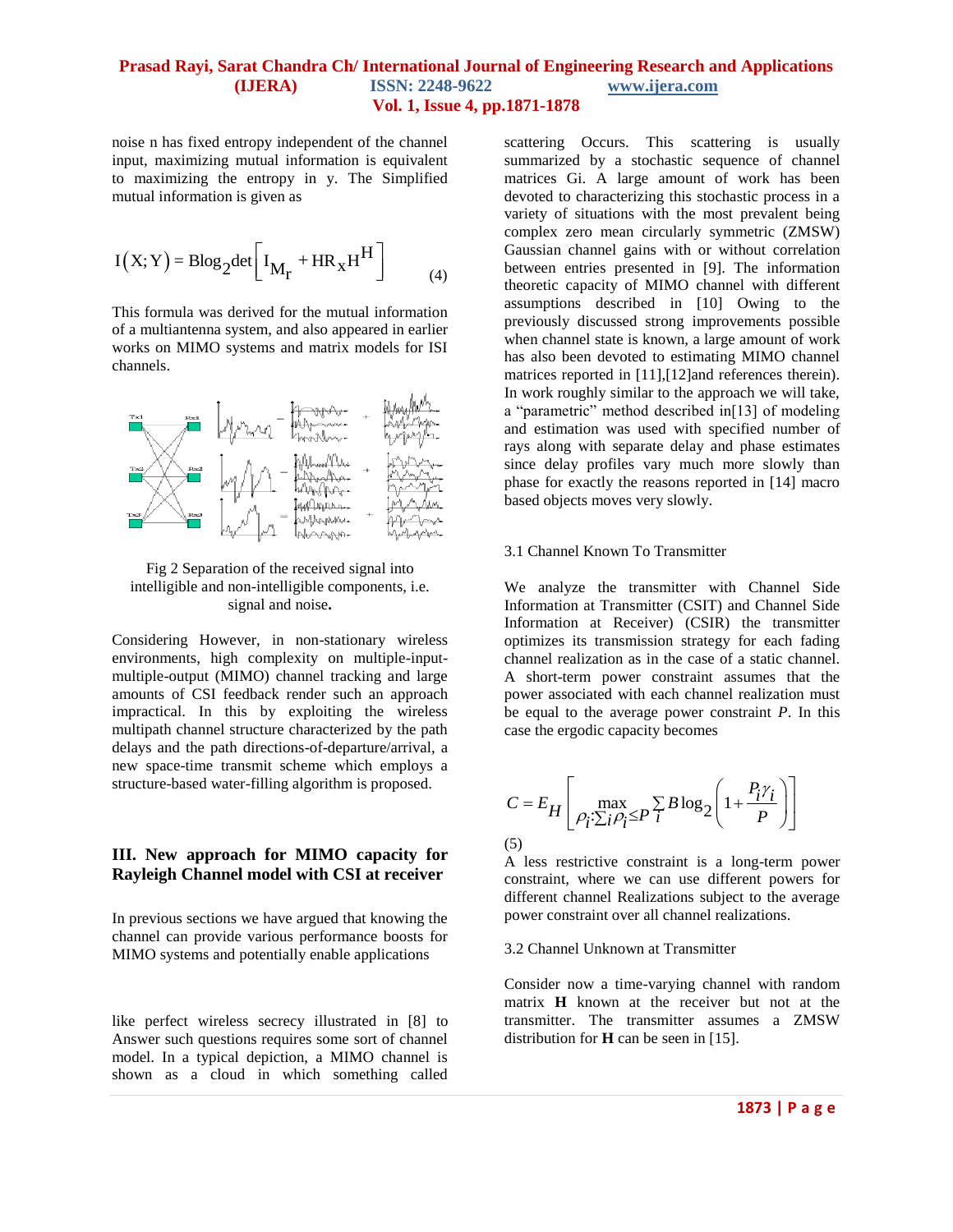The two relevant capacity definitions in this case are ergodic capacity and capacity with outage. Ergodic capacity defines the maximum rate, averaged over all channel realizations where as capacity with outage represents to quantify how often the transmission is blocked with some probability error that can be transmitted over the channel for a transmission strategy based only on the distribution of **H**.

$$
C = \max_{R_x: Tr(R_x) = \rho} E_H \left[ B \log_2 \det \left[ I_{M_r} + HR_X H^H \right] \right]
$$
\n(6)

Where the expectation is with respect to the distribution on the channel matrix, which for the ZMSW model is i.i.d. zero-mean circularly symmetric unit variance [16].

## **IV. WATER FILLING ALGORITHM**

In this we demonstrated the MIMO channel capacity better than SISO channel capacity and to achieve high capacity gain another method is water filling concept is proposed. In this concept it can also happen that some sub channels that have a poor SNR, do not get any power assigned. Water filling makes sure that energy is not wasted on sub channels that have poor SNR: in the OFDM (Orthogonal Frequency Division Multiplexing) context this means not wasting power on subcarriers that are in a deep fade.

With water filling, power is allocated preferably to sub channels that have a good SNR. This is optimum from the point of view of theoretical capacity; however, it requires that the transmitter can actually make use of the large capacity on good sub channels.

CSI must be known to transmitter than considering the antennas i.e., which antennas giving better SNR rate, those ant., given much essential power to get the high data rate. Considering single-user and multi user which is described below.

Multiuser systems with multiple antennas at the transmitter(s) and/or receiver(s) are called MIMO multiuser systems. These multiple antennas can significantly enhance performance in multiple ways. The antennas can be used to provide diversity gain to

improve BER performance. The capacity region of the multiuser channel is increased by MIMO, providing multiplexing gain. Finally, multiple antennas can provide directivity gain to spatially separate a user, which reduces interference. There is typically a tradeoff between these three types of gains in MIMO multiuser systems [17].



Fig (4) Multi-User Water filling algorithm.

The Water filling diagrams of different users: for each user, the multiplier "bu" is chosen such that the water level is unity. Then, the individual diagrams can be combined to one as shown in Fig. 4.

The power constraint of user *u* is denoted by *E*max (*u*):

$$
E_{tot}(u) = \sum_{n=1}^{N} E_{u,n} \le E_{\text{max}}(u)
$$
\n(7)

Note, that for the case that a total power constraint is given instead of user-individual power constraints, the sub carrier allocation becomes a trivial task: for each sub channel the user with the highest CNR is chosen

## **V. RESULTS AND DISCUSSION**

In this paper, a study of MIMO system with partial or imperfect CSI at the transmitter has been presented for the MIMO capacity for spatial channel model with partial CSI knowledge. Our analyses show that the channel capacity depends on the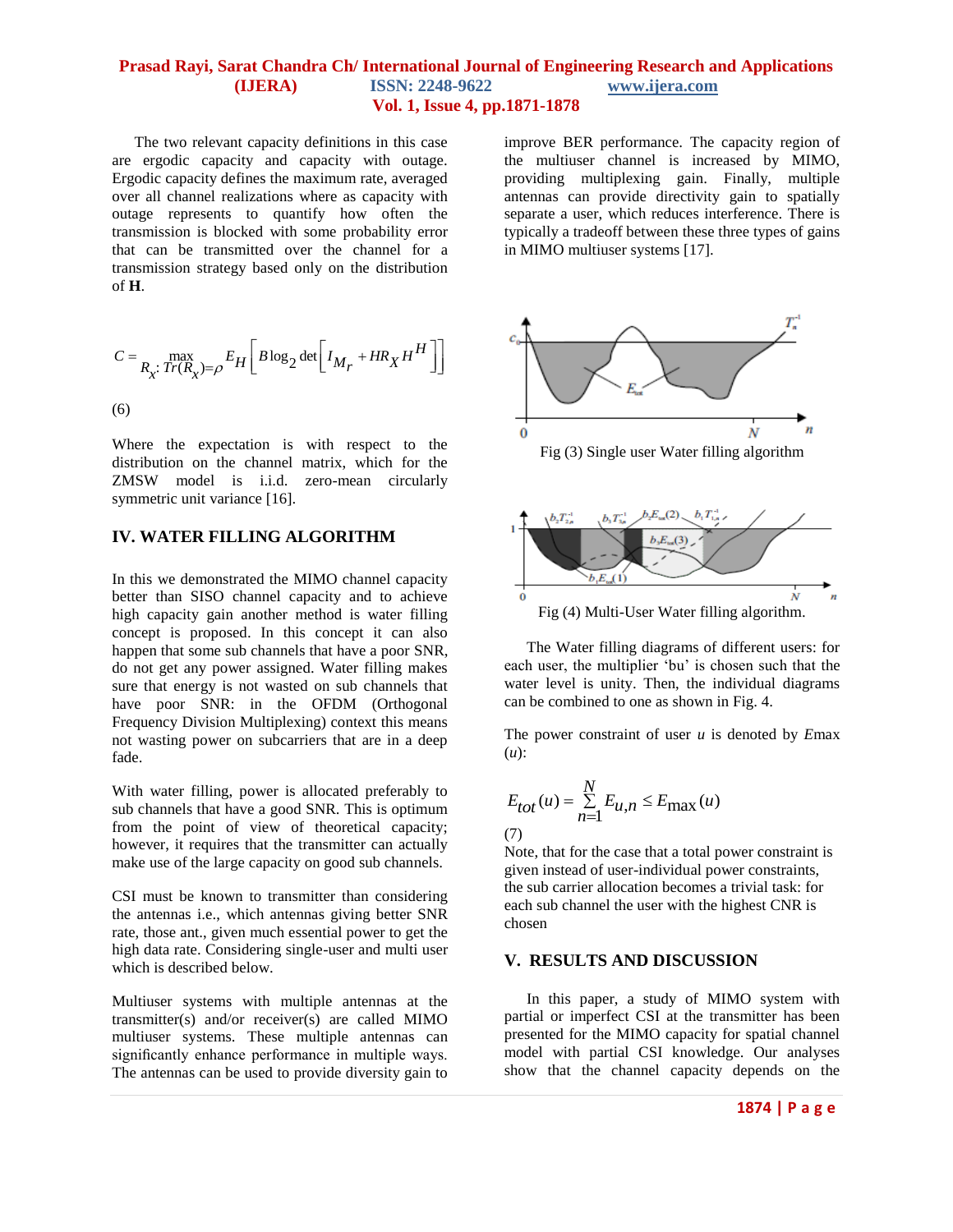accuracy of the channel estimation, the system load and signal-to-noise ratio. Clearly, the channel capacity increases with signal-to noise ratio. From below figure we can observe that each channel is identically independently distributed as no four channels are same propagation



Fig (5) Fading Characteristic Curves of Channel Matrices H

The Fading distribution of Channel Matrices H is related to the propagation environment, and fading characteristic curves of channel matrices are as shown in Fig. 6. There are four resolved paths in the curves and the top curve is the first path which is LOS with. Nt= Nr= 2 .To examine the fading characteristics of the proposed MIMO channel model in space-time-frequency dimensionality, the ergodic channel capacity , outage capacity and signal to noise ration are given as following Fig. 6, Fig. 7, Fig.8 and Fig.9.





Fig (7) Capacity Vs SNR for Nt= 2 and Nr= 2



Fig (8) Capacity Vs SNR for Nt= 3 and Nr= 2



Fig (9) Capacity Vs SNR for Nt= 4 and Nr=4

Figure 9 shows the performance comparison shows the performance comparison of ergodic capacity of a MIMO channel with Nt= Nr=4 when the channel state information is unknown to the transmitter and also known, the channel is Rayleigh i.i.d [18]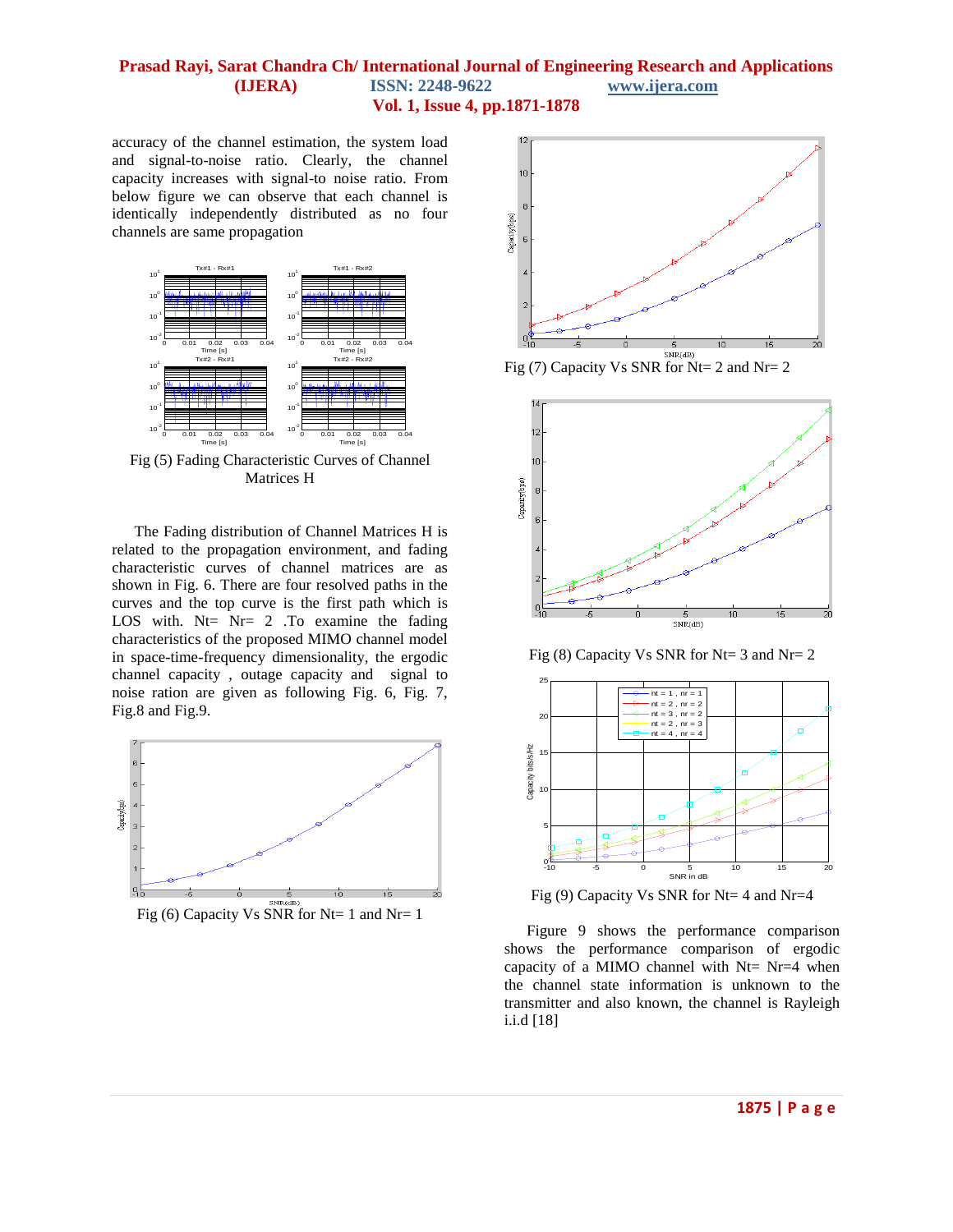The increase of channel capacity for number of transmitter (Nt) and number of transmitter (Nr) can be seen in below table.

TABLE I: Channel Capacity Value by Nt and Nr.

| <i>S.NO.</i> | $NT - NR$ | <b>CHANNEL</b>   |
|--------------|-----------|------------------|
|              |           | CAPACITY(b/s/Hz) |
|              | 1-1       |                  |
|              | $2 - 2$   |                  |
|              | $3 - 2$   |                  |
|              |           |                  |



Fig (10) Comparisons of MIMO Channels with PDFs

When both the transmitter and receiver have multiple antennas, there is another mechanism for performance gain called multiplexing gain.

The multiplexing gain of a MIMO system results from the fact that a MIMO channel can be decomposed into a number R of parallel independent channels. By multiplexing independent data onto these independent channels, we get an R-fold increase in data rate in comparison to a system with just one antenna at the transmitter and receiver. This increased data rate is called the multiplexing gain. In this above figure 10 can observe independent channels from a MIMO system.

Figure 11 gives the comparison of Ergodic (Shannon) capacity and outage capacity with signal to noise ratio. Where Ergodic value means the average of maximum number of capacity gain and outage value is while in data transmission effects causes the loss of data in the receiver .these can be

characterized by two cases channel known to transmitter and channel unknown and receiver feedback also considered. Figure 11 shows the ergodic capacity and outage capacity over different system configurations as a function of γ. Note that, the ergodic capacity increases with increasing  $γ$  and with increasing number of transmitting antennas Nt and number of receiving antennas Nr



Fig (11) Comparison of Ergodic and Outage Capacities with CSI at receiver

### **VI. CONCLUSION**

In this paper the capacity of MIMO fading channel under Rayleigh environment has been investigated. Our analyses show that the channel capacity depends on the accuracy of the channel estimation, and signal-to-noise ratio. This paper introduced the study of MIMO system with partial or imperfect CSI at the transmitter has been presented for the MIMO capacity for spatial channel model with partial CSI knowledge. This paper presented a general framework based on replica method to discuss the impact of imperfect channel estimation error on multi-user channel capacity. However, increasing signal-to-noise ratio is helpful to improve the capacity. Particularly, in practice, imperfect channel state information decreases the channel capacity of multi-user MIMO channel when system capacity and signal-to-noise ratio are specified. In other words, when the variance value of channel estimation error increases, the efficient transmitting rate of the system is attenuated. And the degree of capacity loss due to imperfect channel state information is obtained. Water filling algorithm not only determines the maximizing sum capacity value, but also the adaptive transmit policies that achieve optimum. This paper concludes by providing numerical results which demonstrate that the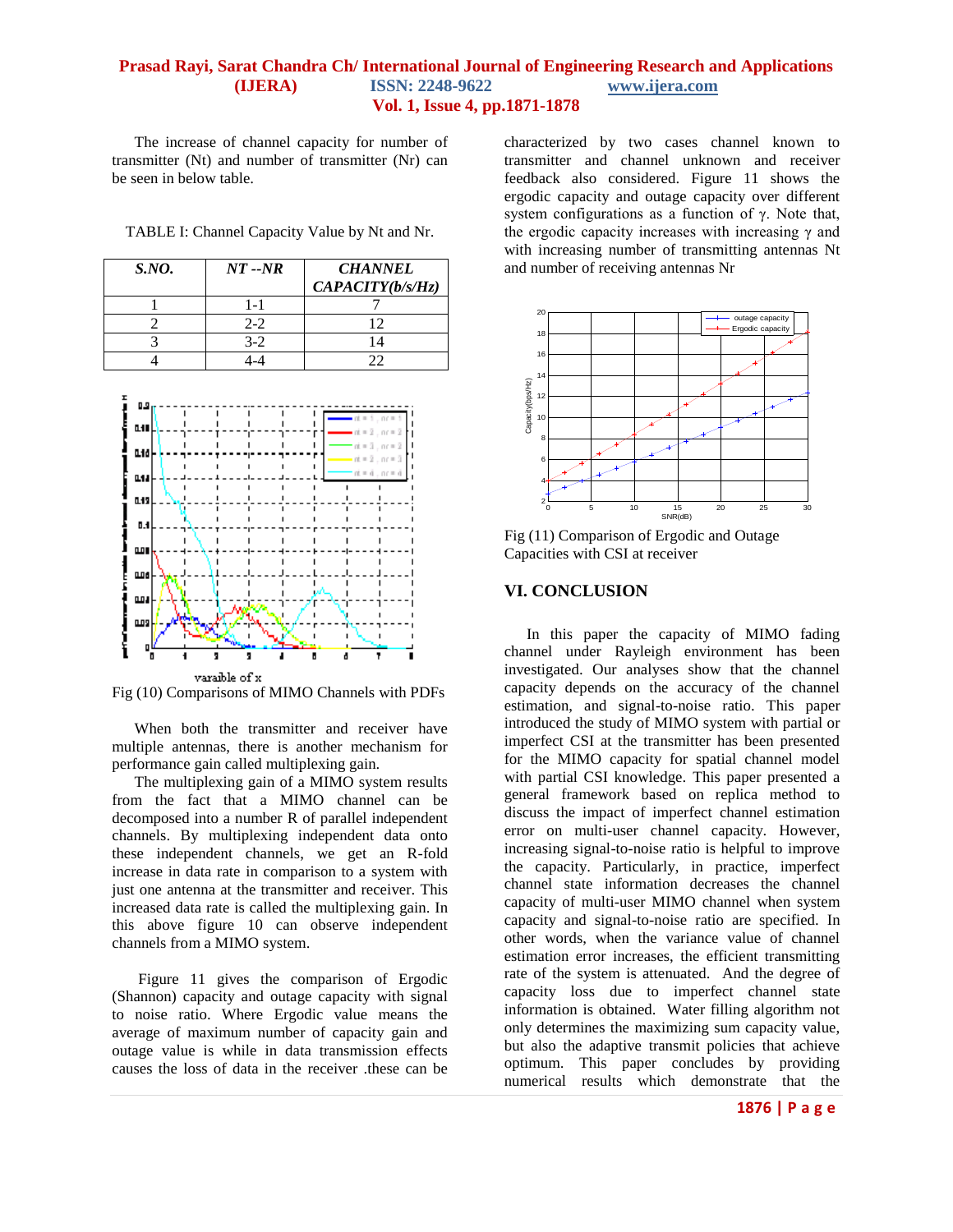algorithm takes very little iteration to converge to the optimum.

#### **REFERENCES:**

[1][2] An article of Technology news *Is MIMO is the future of wireless communications* by George Lawton Editor: Lee Garber I.garber@computer.org.

[3] Wonjong Rhee, Member, IEEE, and John M.Cioffi, fellow, IEEE, On the Capacity of Multiuser wireless Channels with Multiple Antennas *IEEE TRANSACTIUONS ON INFORMATION THEORY, VOL 49, NO.10, OCTOBER* 2003.

[4] G.J. Foschini and M.J. Gans, On limits of Wireless communications in a fading environment when using multiple antennas, *Wireless Personal Communication, 6,311-335*(1998).

[5][6]*Multiple-Input Multiple-Output channel models* (Theory & practice) by Nelson Costa, Simon Haykin.

[7]A.O. Hero III. Secure Space Time Communication. *IEEE Trans. Info. Theory*, 49(12):3235. December 2003.

[8] A. Goldsmith, S A. Jafar, N. Jindal, and S. Vishwanath. Capacity Limits of MIMO Channels. *IEEE J. Sel. Areas Commun.* 21(5):684.702, June 2003.

[9] B.D. Jagannatham, A.K.and Rao. Whiteningrotation-based semi-blind MIMO channel estimation. *IEEE Trans. on Acoustics, Speech and Signal Processing*, 54(3):861.869 March 2006.

[10] D. Kotoulas and N. Koukoulas and Kalouptsidis. Subspace projection based blind channel order estimation of MIMO systems. *IEEE Trans. on Acoustics, Speech and Signal Processing*, 54(4):1351.1363, April 2006.

[11] Q Sun, D.C. Cox, H.C. Huang, and A. Lozano. Estimation of continuous \_at fading MIMO channels. *IEEE Trans.Wireless Communications*, 1(4):549.553, October 2002

[12] X. Wang and K.J.R. Liu. Model-based channel estimation framework for MIMO multicarrier

communication systems. *IEEE Trans. Wireless Communications*, 4(3):1050.1063, May 2005.

[13] B. Hassibi and B.M. Hochwald. How much training is needed in multiple-antenna wireless links? *IEEE Trans. Info. Theory*, 49(4):951.963, April 2003.

[14] J. M. Cioffi, A multicarrier primer, ANSI T1E1.4 Committee Contribution, Nov. 1991.

[15] E. Telatar, Capacity of multi-antenna Gaussian channels, *AT&T-Bell Labs Internal Memo.*, pp. 585– 595, June 1995..

[16] B. H. T. M. V. Tarokh., "Multiple-antenna channel hardening and its implications for rate feedback and scheduling," *IEEE Trans. Info. Theory*, vol. 50, pp. 1893–1909, Sept. 2004..

[17] D.N.C Tse, P. Viswanath, and L. Zheng, Diversity-multiplexing tradeoff in multiple-access channels, *IEEE Trans. Inform. Theory, Vol. 50, pp. 1859 - 1874*, Sept. 2004.

[18] Arogyaswami Paul raj, Rohit Nabar, Dhananjay Gore. *Introduction to Space-Time Wireless Communications [M], Cambridge University Press*, 2003.